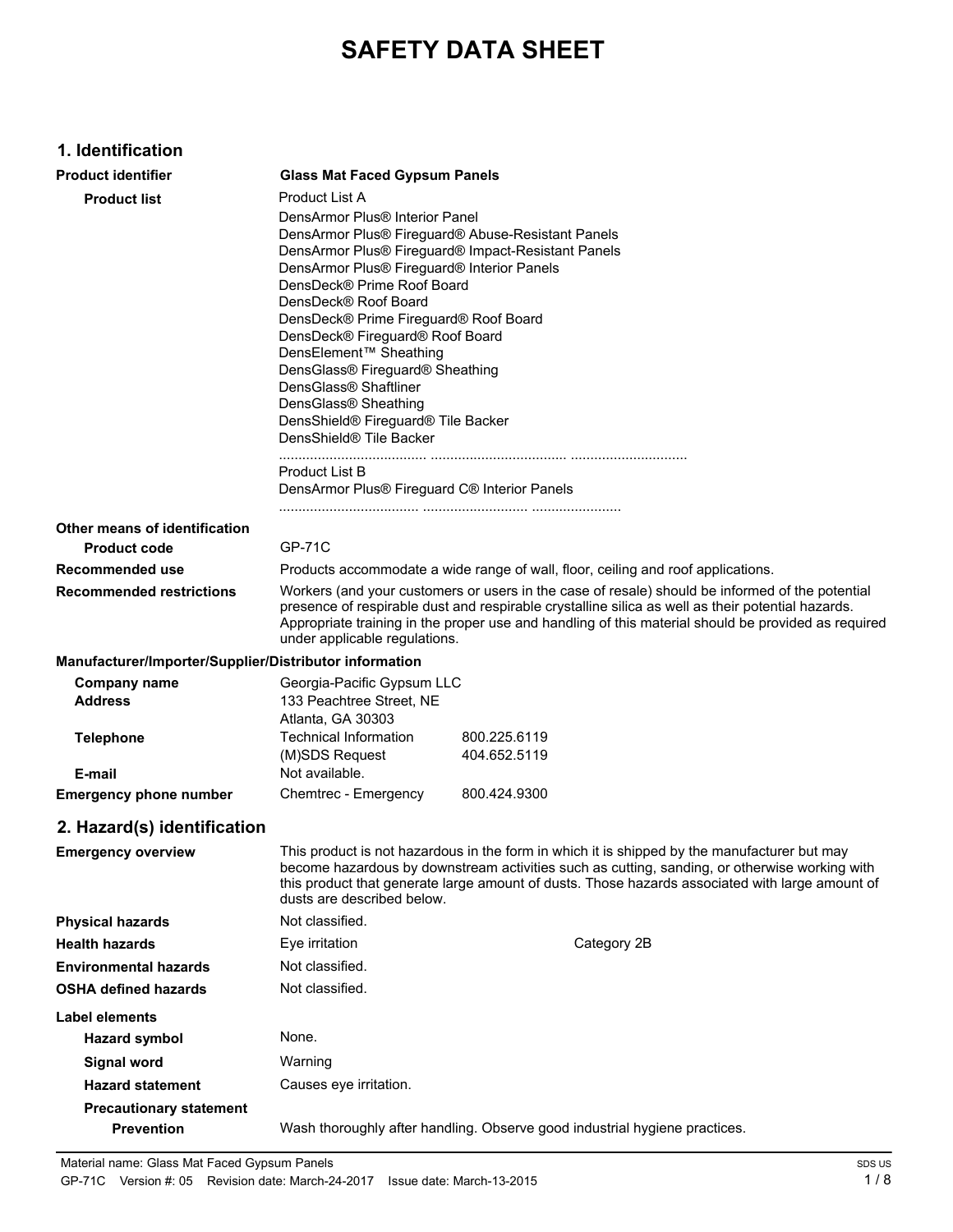| <b>Response</b>                              | Wash hands after handling. If in eyes: Rinse cautiously with water for several minutes. Remove<br>contact lenses, if present and easy to do. Continue rinsing. If eye irritation persists: Get medical<br>advice/attention. |
|----------------------------------------------|-----------------------------------------------------------------------------------------------------------------------------------------------------------------------------------------------------------------------------|
| <b>Storage</b>                               | Store away from acids.                                                                                                                                                                                                      |
| <b>Disposal</b>                              | Dispose of contents/container in accordance with applicable regulations.                                                                                                                                                    |
| Hazard(s) not otherwise<br>classified (HNOC) | None known.                                                                                                                                                                                                                 |
| <b>Supplemental information</b>              | None.                                                                                                                                                                                                                       |

# **3. Composition/information on ingredients**

**Mixtures**

| <b>Chemical name</b>                                                         | Common name and synonyms                                                                                                                                                                                                                                                                                                                                                                                        | <b>CAS number</b> | $\%$      |
|------------------------------------------------------------------------------|-----------------------------------------------------------------------------------------------------------------------------------------------------------------------------------------------------------------------------------------------------------------------------------------------------------------------------------------------------------------------------------------------------------------|-------------------|-----------|
| <b>CALCIUM SULFATE DIHYDRATE</b>                                             |                                                                                                                                                                                                                                                                                                                                                                                                                 | 10101-41-4        | $\leq 95$ |
| <b>VERMICULITE**</b>                                                         |                                                                                                                                                                                                                                                                                                                                                                                                                 | 1318-00-9         | $0 - 7$   |
| CONTINUOUS FILAMENT GLASS<br><b>FIBER</b>                                    |                                                                                                                                                                                                                                                                                                                                                                                                                 | 65997-17-3        | $1 - 5$   |
| CRYSTALLINE SILICA (QUARTZ)*                                                 |                                                                                                                                                                                                                                                                                                                                                                                                                 | 14808-60-7        | $1 - 5$   |
| <b>Composition comments</b>                                                  | ** Found in products in List B, Section 1 of this SDS.                                                                                                                                                                                                                                                                                                                                                          |                   |           |
|                                                                              | Gypsum (calcium sulfate, dihydrate) and vermiculite contain naturally occurring crystalline silica<br>(quartz) which is listed as a lung carcinogen. See Section 8 for exposure information.                                                                                                                                                                                                                    |                   |           |
|                                                                              | *The weight percent for crystalline silica represents total crystalline silica and not the respirable<br>fraction. Testing conducted by Georgia-Pacific did not detect respirable crystalline silica during<br>activities associated with the normal use of this product; however, jobsite air monitoring should be<br>conducted to determine actual exposure when permissible exposure limits may be exceeded. |                   |           |
| 4. First-aid measures                                                        |                                                                                                                                                                                                                                                                                                                                                                                                                 |                   |           |
| <b>Inhalation</b>                                                            | If dust from the material is inhaled, remove the affected person immediately to fresh air. Call a<br>physician if symptoms develop or persist.                                                                                                                                                                                                                                                                  |                   |           |
| <b>Skin contact</b>                                                          | For skin contact, wash immediately with soap and water. Get medical attention if irritation develops<br>and persists.                                                                                                                                                                                                                                                                                           |                   |           |
| Eye contact                                                                  | Do not rub the eyes. Immediately flush eyes with plenty of water for at least 15 minutes. Remove<br>contact lenses, if present and easy to do. Continue rinsing. If eye irritation persists: Get medical<br>advice/attention.                                                                                                                                                                                   |                   |           |
| Ingestion                                                                    | Rinse mouth. May result in obstruction and irritation if ingested. Get medical attention.                                                                                                                                                                                                                                                                                                                       |                   |           |
| <b>Most important</b><br>symptoms/effects, acute and<br>delayed              | Irritation of eyes. Exposed individuals may experience eye tearing, redness, and discomfort.                                                                                                                                                                                                                                                                                                                    |                   |           |
| Indication of immediate<br>medical attention and special<br>treatment needed | Provide general supportive measures and treat symptomatically. Keep victim under observation.<br>Symptoms may be delayed.                                                                                                                                                                                                                                                                                       |                   |           |
| <b>General information</b>                                                   | Ensure that medical personnel are aware of the material(s) involved, and take precautions to<br>protect themselves.                                                                                                                                                                                                                                                                                             |                   |           |
| 5. Fire-fighting measures                                                    |                                                                                                                                                                                                                                                                                                                                                                                                                 |                   |           |
| Suitable extinguishing media                                                 | Use extinguishing measures that are appropriate to local circumstances and the surrounding<br>environment.                                                                                                                                                                                                                                                                                                      |                   |           |
| <b>Unsuitable extinguishing</b><br>media                                     | None known.                                                                                                                                                                                                                                                                                                                                                                                                     |                   |           |
| Specific hazards arising from<br>the chemical                                | During fire, gases hazardous to health may be formed.                                                                                                                                                                                                                                                                                                                                                           |                   |           |
| Special protective equipment<br>and precautions for firefighters             | Self-contained breathing apparatus and full protective clothing must be worn in case of fire.                                                                                                                                                                                                                                                                                                                   |                   |           |
| <b>Fire fighting</b><br>equipment/instructions                               | Firefighters should wear full protective clothing including self contained breathing apparatus.                                                                                                                                                                                                                                                                                                                 |                   |           |
| <b>Specific methods</b>                                                      | Use standard firefighting procedures and consider the hazards of other involved materials.                                                                                                                                                                                                                                                                                                                      |                   |           |
| <b>General fire hazards</b>                                                  | No unusual fire or explosion hazards noted.                                                                                                                                                                                                                                                                                                                                                                     |                   |           |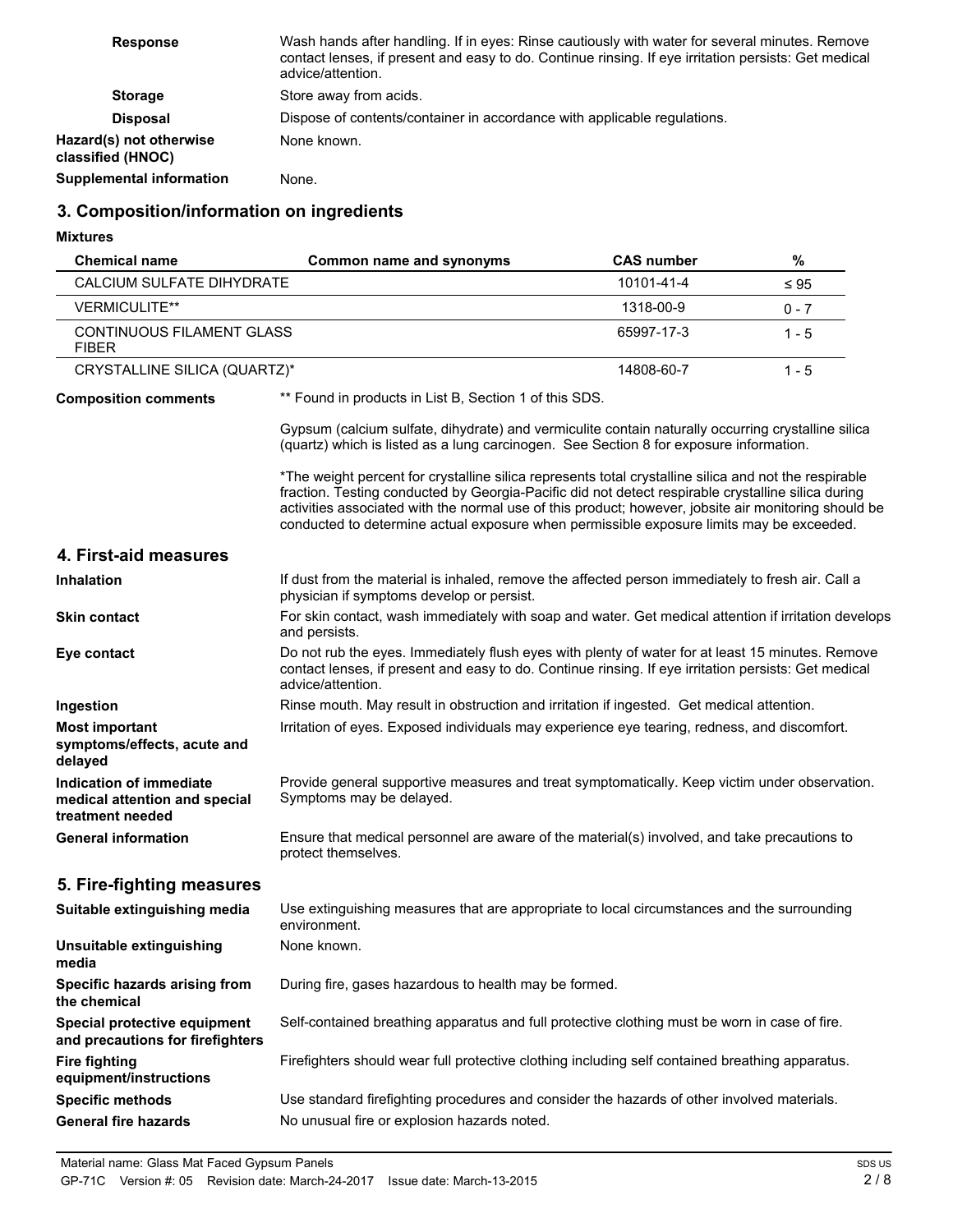## **6. Accidental release measures**

| Personal precautions,<br>protective equipment and<br>emergency procedures | Avoid inhalation of dust from the spilled material. Use a NIOSH/MSHA approved respirator if there<br>is a risk of exposure to dust/fume at levels exceeding the exposure limits. Use personal protection<br>recommended in Section 8. Keep unnecessary personnel away.                                                                                                                                                                                                                                                          |
|---------------------------------------------------------------------------|---------------------------------------------------------------------------------------------------------------------------------------------------------------------------------------------------------------------------------------------------------------------------------------------------------------------------------------------------------------------------------------------------------------------------------------------------------------------------------------------------------------------------------|
| Methods and materials for<br>containment and cleaning up                  | Minimize dust generation. Sweep up or gather material and place in an appropriate container for<br>disposal. Utilize wet methods, if appropriate, to minimize dust. For waste disposal, see section 13<br>of the SDS.                                                                                                                                                                                                                                                                                                           |
| <b>Environmental precautions</b>                                          | Keep out of drains, sewers, ditches, and waterways.                                                                                                                                                                                                                                                                                                                                                                                                                                                                             |
| 7. Handling and storage                                                   |                                                                                                                                                                                                                                                                                                                                                                                                                                                                                                                                 |
| Precautions for safe handling                                             | Provide appropriate exhaust ventilation at places where dust is formed. Minimize dust generation<br>and accumulation. Do not breathe dust. Do not get this material in contact with eyes. Do not taste<br>or swallow. Avoid prolonged exposure. Observe good industrial hygiene practices. Use only in<br>well-ventilated areas. Wear appropriate NIOSH/MSHA approved dust mask or filtering facepiece if<br>dust is generated. Do not eat or drink while using the product. Wash hands before eating,<br>drinking, or smoking. |

Store level and keep dry. Dewpoint or other conditions causing the presence of moisture can damage the product during storage. Store away from incompatible materials (see Section 10 of the SDS). **Conditions for safe storage, including any incompatibilities**

## **8. Exposure controls/personal protection**

#### **Occupational exposure limits**

#### **US OSHA Table Z-3: Time Weighted Average (TWA) (mg/m3)**

| <b>Components</b>                                                                                                                                               | <b>Type</b> | Value             | Form                 |
|-----------------------------------------------------------------------------------------------------------------------------------------------------------------|-------------|-------------------|----------------------|
| <b>VERMICULITE** (CAS</b><br>1318-00-9)                                                                                                                         | <b>TWA</b>  | $5$ mg/m $3$      | Respirable fraction. |
|                                                                                                                                                                 |             | $15 \text{ mg/m}$ | Total dust.          |
| US. OSHA Table Z-1 Limits for Air Contaminants (29 CFR 1910.1000)                                                                                               |             |                   |                      |
| <b>Components</b>                                                                                                                                               | <b>Type</b> | <b>Value</b>      | Form                 |
| <b>CALCIUM SULFATE</b><br><b>DIHYDRATE (CAS</b><br>10101-41-4)                                                                                                  | PEL         | $5$ mg/m $3$      | Respirable fraction. |
|                                                                                                                                                                 |             | $15 \text{ mg/m}$ | Total dust.          |
| <b>CRYSTALLINE SILICA</b><br>(QUARTZ)* (CAS<br>14808-60-7)                                                                                                      | PEL         | $0.05$ mg/m $3$   |                      |
| <b>ACGIH</b>                                                                                                                                                    |             |                   |                      |
| <b>Components</b>                                                                                                                                               | <b>Type</b> | Value             | Form                 |
| <b>CONTINUOUS FILAMENT</b><br><b>GLASS FIBER (CAS</b><br>65997-17-3)<br>US ACGIH Threshold Limit Values: Time Weighted Average (TWA): mg/m3, non-standard units | <b>TWA</b>  | $5$ mg/m $3$      | Inhalable fraction.  |
| <b>Components</b>                                                                                                                                               | <b>Type</b> | Value             | Form                 |
| <b>CALCIUM SULFATE</b><br><b>DIHYDRATE (CAS</b><br>10101-41-4)                                                                                                  | <b>TWA</b>  | 10 mg/m $3$       | Inhalable fraction.  |
| <b>CONTINUOUS FILAMENT</b><br><b>GLASS FIBER (CAS</b><br>65997-17-3)                                                                                            | <b>TWA</b>  | 1 fibers/cm3      | Fiber.               |
| <b>CRYSTALLINE SILICA</b><br>(QUARTZ)* (CAS<br>14808-60-7)                                                                                                      | <b>TWA</b>  | $0.025$ mg/m $3$  | Respirable fraction. |
| US. NIOSH: Pocket Guide to Chemical Hazards                                                                                                                     |             |                   |                      |
| <b>Components</b>                                                                                                                                               | <b>Type</b> | Value             | Form                 |
| <b>CALCIUM SULFATE</b><br><b>DIHYDRATE (CAS</b><br>$10101 - 41 - 4)$                                                                                            | <b>TWA</b>  | $5$ mg/m $3$      | Respirable.          |
|                                                                                                                                                                 |             | $10$ mg/m $3$     | Total                |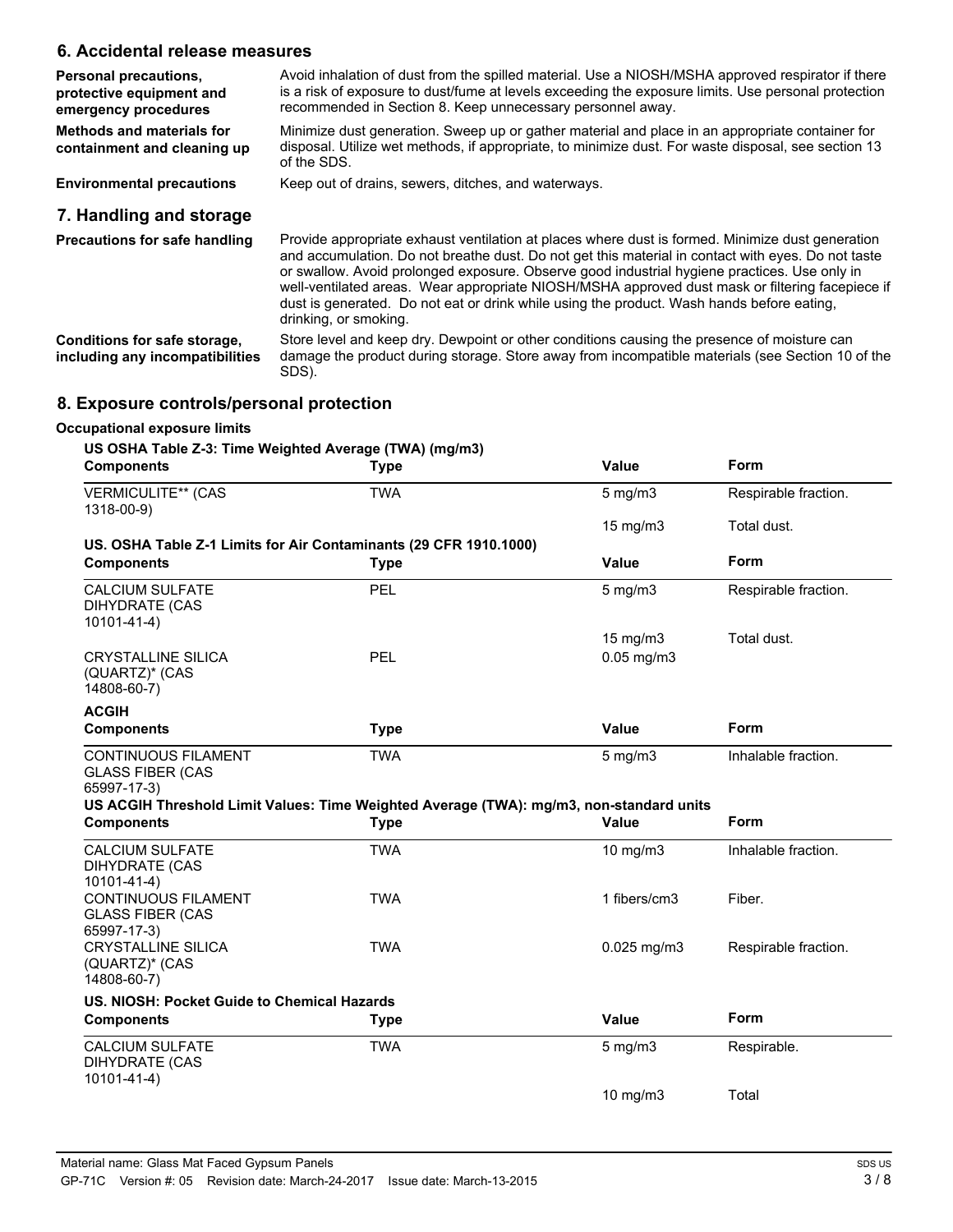| US. NIOSH: Pocket Guide to Chemical Hazards<br><b>Components</b>     | <b>Type</b>                                                                                                                                                                                                                                                                                                                                                                                                                                                                                                                                                                                               | <b>Value</b>    | Form             |  |
|----------------------------------------------------------------------|-----------------------------------------------------------------------------------------------------------------------------------------------------------------------------------------------------------------------------------------------------------------------------------------------------------------------------------------------------------------------------------------------------------------------------------------------------------------------------------------------------------------------------------------------------------------------------------------------------------|-----------------|------------------|--|
| <b>CONTINUOUS FILAMENT</b><br><b>GLASS FIBER (CAS</b><br>65997-17-3) | <b>TWA</b>                                                                                                                                                                                                                                                                                                                                                                                                                                                                                                                                                                                                | $5$ mg/m $3$    | Fiber, total     |  |
| <b>CRYSTALLINE SILICA</b><br>(QUARTZ)* (CAS<br>14808-60-7)           | <b>TWA</b>                                                                                                                                                                                                                                                                                                                                                                                                                                                                                                                                                                                                | $0.05$ mg/m $3$ | Respirable dust. |  |
| <b>Biological limit values</b>                                       | No biological exposure limits noted for the ingredient(s).                                                                                                                                                                                                                                                                                                                                                                                                                                                                                                                                                |                 |                  |  |
| <b>Exposure guidelines</b>                                           | Occupational exposure to nuisance dust (total and respirable) and respirable crystalline silica<br>should be monitored and controlled.                                                                                                                                                                                                                                                                                                                                                                                                                                                                    |                 |                  |  |
|                                                                      | *Testing conducted by Georgia-Pacific did not detect respirable crystalline silica during activities<br>associated with the normal use of this product; however, jobsite air monitoring should be<br>conducted to determine actual exposure when permissible exposure limits may be exceeded.                                                                                                                                                                                                                                                                                                             |                 |                  |  |
| Appropriate engineering<br>controls                                  | Score and snap method recommended. When using product, provide local and general exhaust<br>ventilation to keep airborne dust concentrations below exposure limits. Use wet methods, if<br>appropriate, to reduce the generation of dust. Ventilation should be sufficient to effectively remove<br>and prevent buildup of any dusts or fumes that may be generated during handling or thermal<br>processing. If engineering measures are not sufficient to maintain concentrations of dust<br>particulates below the Occupational Exposure Limit (OEL), suitable respiratory protection must be<br>worn. |                 |                  |  |
|                                                                      | Individual protection measures, such as personal protective equipment                                                                                                                                                                                                                                                                                                                                                                                                                                                                                                                                     |                 |                  |  |
| <b>Eye/face protection</b>                                           | Safety glasses or goggles are recommended when using this product. Ensure compliance with<br>OSHA's PPE standard (29 CFR 1910.132 and .133) for eye and face protection. Eye wash<br>fountain is recommended.                                                                                                                                                                                                                                                                                                                                                                                             |                 |                  |  |
| <b>Skin protection</b>                                               |                                                                                                                                                                                                                                                                                                                                                                                                                                                                                                                                                                                                           |                 |                  |  |
| <b>Hand protection</b>                                               | For prolonged or repeated skin contact use suitable protective gloves.                                                                                                                                                                                                                                                                                                                                                                                                                                                                                                                                    |                 |                  |  |
| <b>Other</b>                                                         | Impervious protective clothing and gloves recommended to prevent drying or irritation of skin.<br>Ensure compliance with OSHA's PPE standards (29 CFR 1910.132 (general) and 138 (hand<br>protection)). Safety shower/eye wash fountain is recommended in the workplace area (29 CFR<br>1910.151 (c)). Impervious protective clothing and gloves recommended to prevent drying or<br>irritation of skin. Safety shower/eye wash fountain is recommended in the workplace area.                                                                                                                            |                 |                  |  |
| <b>Respiratory protection</b>                                        | A NIOSH approved dust mask or filtering facepiece is recommended in poorly ventilated areas or<br>when permissible exposure limits may be exceeded. Respirators should be selected by and used<br>under the direction of a trained health and safety professional following requirements found in<br>OSHA's respirator standard (29 CFR 1910.134) and ANSI's standard for respiratory protection<br>$(Z88.2)$ .                                                                                                                                                                                           |                 |                  |  |
| <b>Thermal hazards</b>                                               | Not applicable.                                                                                                                                                                                                                                                                                                                                                                                                                                                                                                                                                                                           |                 |                  |  |
| <b>General hygiene</b><br>considerations                             | Always observe good personal hygiene measures, such as washing after handling the material<br>and before eating, drinking, and/or smoking. Routinely wash work clothing and protective<br>equipment to remove contaminants. Keep away from food and drink.                                                                                                                                                                                                                                                                                                                                                |                 |                  |  |

# **9. Physical and chemical properties**

| Appearance                                 | Gypsum boards       |
|--------------------------------------------|---------------------|
| <b>Physical state</b>                      | Solid.              |
| Form                                       | Solid               |
| Color                                      | Facing color varies |
| Odor                                       | I ow odor           |
| Odor threshold                             | Not available.      |
| рH                                         | 6 - 8               |
| <b>Melting point/freezing point</b>        | Not applicable.     |
| Initial boiling point and boiling<br>range | Not applicable.     |
| <b>Flash point</b>                         | Not applicable.     |
| <b>Evaporation rate</b>                    | Not available.      |
| Flammability (solid, gas)                  | Not available.      |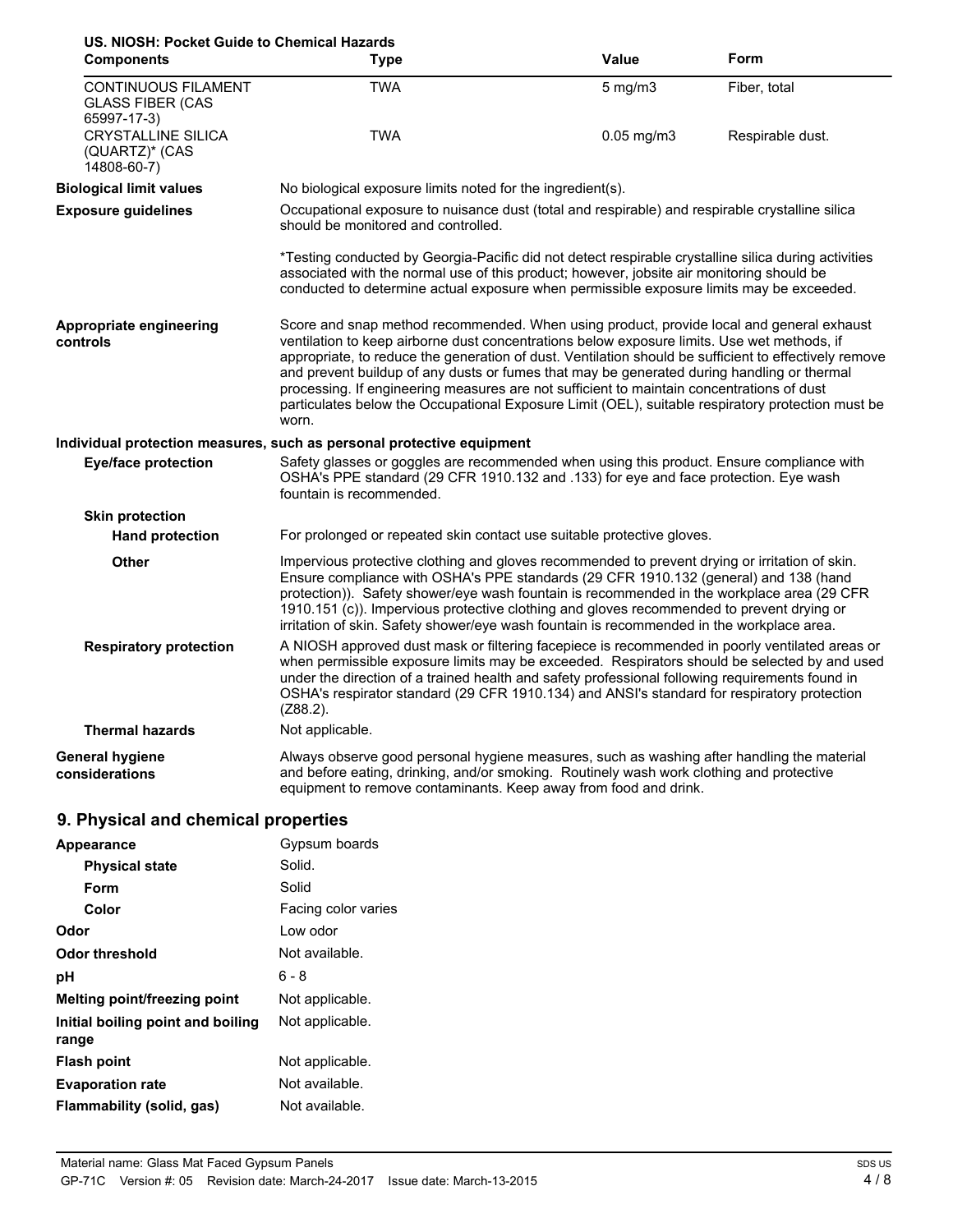## **Upper/lower flammability or explosive limits**

| <b>Flammability limit - lower</b><br>(%)          | Not applicable. |
|---------------------------------------------------|-----------------|
| <b>Flammability limit - upper</b><br>(%)          | Not applicable. |
| Explosive limit - lower (%)                       | Not applicable. |
| Explosive limit - upper (%)                       | Not applicable. |
| Vapor pressure                                    | Not applicable. |
| Vapor density                                     | Not applicable. |
| <b>Relative density</b>                           | Not available.  |
| Solubility(ies)                                   |                 |
| Solubility (water)                                | 0.2 % @ 22°C    |
| <b>Partition coefficient</b><br>(n-octanol/water) | Not applicable. |
| <b>Auto-ignition temperature</b>                  | Not applicable. |
| <b>Decomposition temperature</b>                  | Not available.  |
| Viscosity                                         | Not applicable. |
| <b>Other information</b>                          |                 |
| <b>Flash point class</b>                          | Not flammable   |
| <b>Specific gravity</b>                           | $2.2 - 2.4$     |

# **10. Stability and reactivity**

| <b>Reactivity</b>                            | Contact with strong acids produces carbon dioxide.                                                                             |
|----------------------------------------------|--------------------------------------------------------------------------------------------------------------------------------|
| <b>Chemical stability</b>                    | Material is stable under normal conditions.                                                                                    |
| <b>Possibility of hazardous</b><br>reactions | No dangerous reaction known under conditions of normal use.                                                                    |
| <b>Conditions to avoid</b>                   | Contact with incompatible materials. Avoid dispersal of dust in the air (i.e., clearing dust surfaces<br>with compressed air). |
| Incompatible materials                       | Strong acids.                                                                                                                  |
| <b>Hazardous decomposition</b><br>products   | May include and are not limited to: calcium oxide and sulfur dioxide.                                                          |

# **11. Toxicological information**

## **Information on likely routes of exposure**

| <b>Inhalation</b>                                                                  | Inhalation of dusts may cause respiratory irritation.                                             |
|------------------------------------------------------------------------------------|---------------------------------------------------------------------------------------------------|
| <b>Skin contact</b>                                                                | Frequent or prolonged contact may defat and dry the skin, leading to discomfort and dermatitis.   |
| Eye contact                                                                        | Dust in the eyes will cause irritation.                                                           |
| Ingestion                                                                          | Not applicable under normal conditions of use. May cause gastrointestinal irritation if ingested. |
| Symptoms related to the<br>physical, chemical and<br>toxicological characteristics | Irritation of eyes. Exposed individuals may experience eye tearing, redness, and discomfort.      |

#### **Information on toxicological effects**

| <b>Acute toxicity</b>         |                                            |                      |
|-------------------------------|--------------------------------------------|----------------------|
| <b>Product</b>                | <b>Species</b>                             | <b>Test Results</b>  |
| Glass Mat Faced Gypsum Panels |                                            |                      |
| <b>Acute</b>                  |                                            |                      |
| Oral                          |                                            |                      |
| LD50                          | Rat                                        | 1664 mg/kg estimated |
| <b>Components</b>             | <b>Species</b>                             | <b>Test Results</b>  |
|                               | CALCIUM SULFATE DIHYDRATE (CAS 10101-41-4) |                      |
| <b>Acute</b>                  |                                            |                      |
| Oral                          |                                            |                      |
| LD50                          | Rat                                        | > 1581 mg/kg         |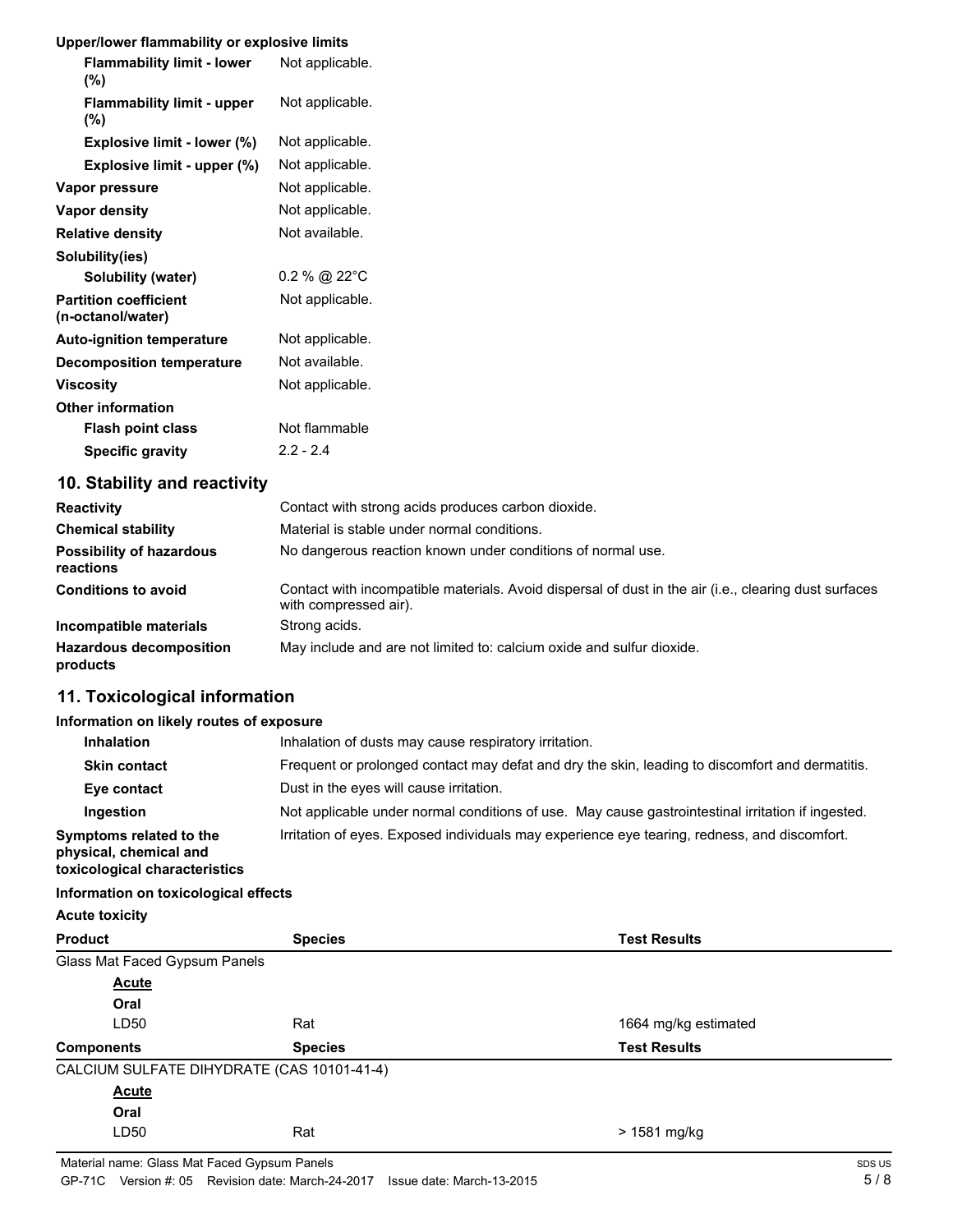| <b>Skin corrosion/irritation</b>                                                                                | Prolonged skin contact may cause temporary irritation.                                                                                                                                                                                                                                                                                                                                                                                                                                                                                                                                                             |                                                            |                                  |
|-----------------------------------------------------------------------------------------------------------------|--------------------------------------------------------------------------------------------------------------------------------------------------------------------------------------------------------------------------------------------------------------------------------------------------------------------------------------------------------------------------------------------------------------------------------------------------------------------------------------------------------------------------------------------------------------------------------------------------------------------|------------------------------------------------------------|----------------------------------|
| Serious eye damage/eye<br>irritation                                                                            | Dust in the eyes will cause irritation.                                                                                                                                                                                                                                                                                                                                                                                                                                                                                                                                                                            |                                                            |                                  |
| Respiratory or skin sensitization                                                                               |                                                                                                                                                                                                                                                                                                                                                                                                                                                                                                                                                                                                                    |                                                            |                                  |
| <b>Respiratory sensitization</b>                                                                                |                                                                                                                                                                                                                                                                                                                                                                                                                                                                                                                                                                                                                    | Not likely to cause respiratory sensitization.             |                                  |
| <b>Skin sensitization</b>                                                                                       |                                                                                                                                                                                                                                                                                                                                                                                                                                                                                                                                                                                                                    | This product is not expected to cause skin sensitization.  |                                  |
| <b>Germ cell mutagenicity</b>                                                                                   | Not classified.                                                                                                                                                                                                                                                                                                                                                                                                                                                                                                                                                                                                    |                                                            |                                  |
| Carcinogenicity                                                                                                 |                                                                                                                                                                                                                                                                                                                                                                                                                                                                                                                                                                                                                    | Not expected to be hazardous by OSHA/WHMIS criteria.       |                                  |
|                                                                                                                 | Exposure to respirable crystalline silica in the form of quartz or cristobalite from occupational<br>sources is listed by IARC and NTP as a lung carcinogen. Prolonged exposure to respirable<br>crystalline silica has been known to cause silicosis, a lung disease, which may be disabling.<br>While there may be a factor of individual susceptibility to a given exposure to a respirable silica<br>dust, the risk of contracting silicosis and the severity of the disease is clearly related to the<br>amount of respirable crystalline silica exposure and the length of time (usually years) of exposure. |                                                            |                                  |
| IARC Monographs. Overall Evaluation of Carcinogenicity                                                          |                                                                                                                                                                                                                                                                                                                                                                                                                                                                                                                                                                                                                    |                                                            |                                  |
| CRYSTALLINE SILICA (QUARTZ)* (CAS 14808-60-7)<br>OSHA Specifically Regulated Substances (29 CFR 1910.1001-1050) |                                                                                                                                                                                                                                                                                                                                                                                                                                                                                                                                                                                                                    | 1 Carcinogenic to humans.                                  |                                  |
| Not regulated.<br>US. National Toxicology Program (NTP) Report on Carcinogens                                   |                                                                                                                                                                                                                                                                                                                                                                                                                                                                                                                                                                                                                    |                                                            |                                  |
| CRYSTALLINE SILICA (QUARTZ)* (CAS 14808-60-7)                                                                   |                                                                                                                                                                                                                                                                                                                                                                                                                                                                                                                                                                                                                    | Known To Be Human Carcinogen.                              |                                  |
| <b>Reproductive toxicity</b>                                                                                    | Not classified.                                                                                                                                                                                                                                                                                                                                                                                                                                                                                                                                                                                                    |                                                            |                                  |
| Specific target organ toxicity -<br>single exposure                                                             | Not classified.                                                                                                                                                                                                                                                                                                                                                                                                                                                                                                                                                                                                    |                                                            |                                  |
| Specific target organ toxicity -<br>repeated exposure                                                           | Not classified.                                                                                                                                                                                                                                                                                                                                                                                                                                                                                                                                                                                                    |                                                            |                                  |
| <b>Aspiration hazard</b>                                                                                        | Not classified.                                                                                                                                                                                                                                                                                                                                                                                                                                                                                                                                                                                                    |                                                            |                                  |
| <b>Chronic effects</b>                                                                                          | Not hazardous under normal conditions of use.                                                                                                                                                                                                                                                                                                                                                                                                                                                                                                                                                                      |                                                            |                                  |
| <b>Further information</b>                                                                                      | *Testing conducted by Georgia-Pacific did not detect respirable crystalline silica during activities<br>associated with the normal use of this product; however, jobsite air monitoring should be<br>conducted to determine actual exposure when permissible exposure limits may be exceeded.                                                                                                                                                                                                                                                                                                                      |                                                            |                                  |
| 12. Ecological information                                                                                      |                                                                                                                                                                                                                                                                                                                                                                                                                                                                                                                                                                                                                    |                                                            |                                  |
| <b>Ecotoxicity</b>                                                                                              |                                                                                                                                                                                                                                                                                                                                                                                                                                                                                                                                                                                                                    | Not considered to be harmful to aquatic life.              |                                  |
| <b>Components</b>                                                                                               |                                                                                                                                                                                                                                                                                                                                                                                                                                                                                                                                                                                                                    | <b>Species</b>                                             | <b>Test Results</b>              |
| CALCIUM SULFATE DIHYDRATE (CAS 10101-41-4)                                                                      |                                                                                                                                                                                                                                                                                                                                                                                                                                                                                                                                                                                                                    |                                                            |                                  |
| <b>Aquatic</b>                                                                                                  |                                                                                                                                                                                                                                                                                                                                                                                                                                                                                                                                                                                                                    |                                                            |                                  |
| Acute                                                                                                           |                                                                                                                                                                                                                                                                                                                                                                                                                                                                                                                                                                                                                    |                                                            |                                  |
| Fish                                                                                                            | LC50                                                                                                                                                                                                                                                                                                                                                                                                                                                                                                                                                                                                               | Fathead minnow (Pimephales promelas) > 1970 mg/l, 96 hours |                                  |
| CONTINUOUS FILAMENT GLASS FIBER (CAS 65997-17-3)                                                                |                                                                                                                                                                                                                                                                                                                                                                                                                                                                                                                                                                                                                    |                                                            |                                  |
| <b>Aquatic</b>                                                                                                  |                                                                                                                                                                                                                                                                                                                                                                                                                                                                                                                                                                                                                    |                                                            |                                  |
| Acute                                                                                                           |                                                                                                                                                                                                                                                                                                                                                                                                                                                                                                                                                                                                                    |                                                            |                                  |
| <b>Fish</b>                                                                                                     | LC50                                                                                                                                                                                                                                                                                                                                                                                                                                                                                                                                                                                                               | Fish                                                       | > 1000 mg/l, 96 hours            |
| CRYSTALLINE SILICA (QUARTZ)* (CAS 14808-60-7)                                                                   |                                                                                                                                                                                                                                                                                                                                                                                                                                                                                                                                                                                                                    |                                                            |                                  |
| <b>Aquatic</b>                                                                                                  |                                                                                                                                                                                                                                                                                                                                                                                                                                                                                                                                                                                                                    |                                                            |                                  |
| Acute                                                                                                           |                                                                                                                                                                                                                                                                                                                                                                                                                                                                                                                                                                                                                    |                                                            |                                  |
| Fish                                                                                                            | <b>LC50</b>                                                                                                                                                                                                                                                                                                                                                                                                                                                                                                                                                                                                        | Zebra danio (Danio rerio)                                  | > 10000 mg/l, 96 Hours OECD SIDS |
| Persistence and degradability                                                                                   | No data is available on the degradability of this product.                                                                                                                                                                                                                                                                                                                                                                                                                                                                                                                                                         |                                                            |                                  |
| <b>Bioaccumulative potential</b>                                                                                | No data available.                                                                                                                                                                                                                                                                                                                                                                                                                                                                                                                                                                                                 |                                                            |                                  |
| <b>Mobility in soil</b>                                                                                         | No data available.                                                                                                                                                                                                                                                                                                                                                                                                                                                                                                                                                                                                 |                                                            |                                  |
| Other adverse effects                                                                                           | No other adverse environmental effects (e.g. ozone depletion, photochemical ozone creation                                                                                                                                                                                                                                                                                                                                                                                                                                                                                                                         |                                                            |                                  |

potential, endocrine disruption, global warming potential) are expected from this component.

Material name: Glass Mat Faced Gypsum Panels GP-71C Version #: 05 Revision date: March-24-2017 Issue date: March-13-2015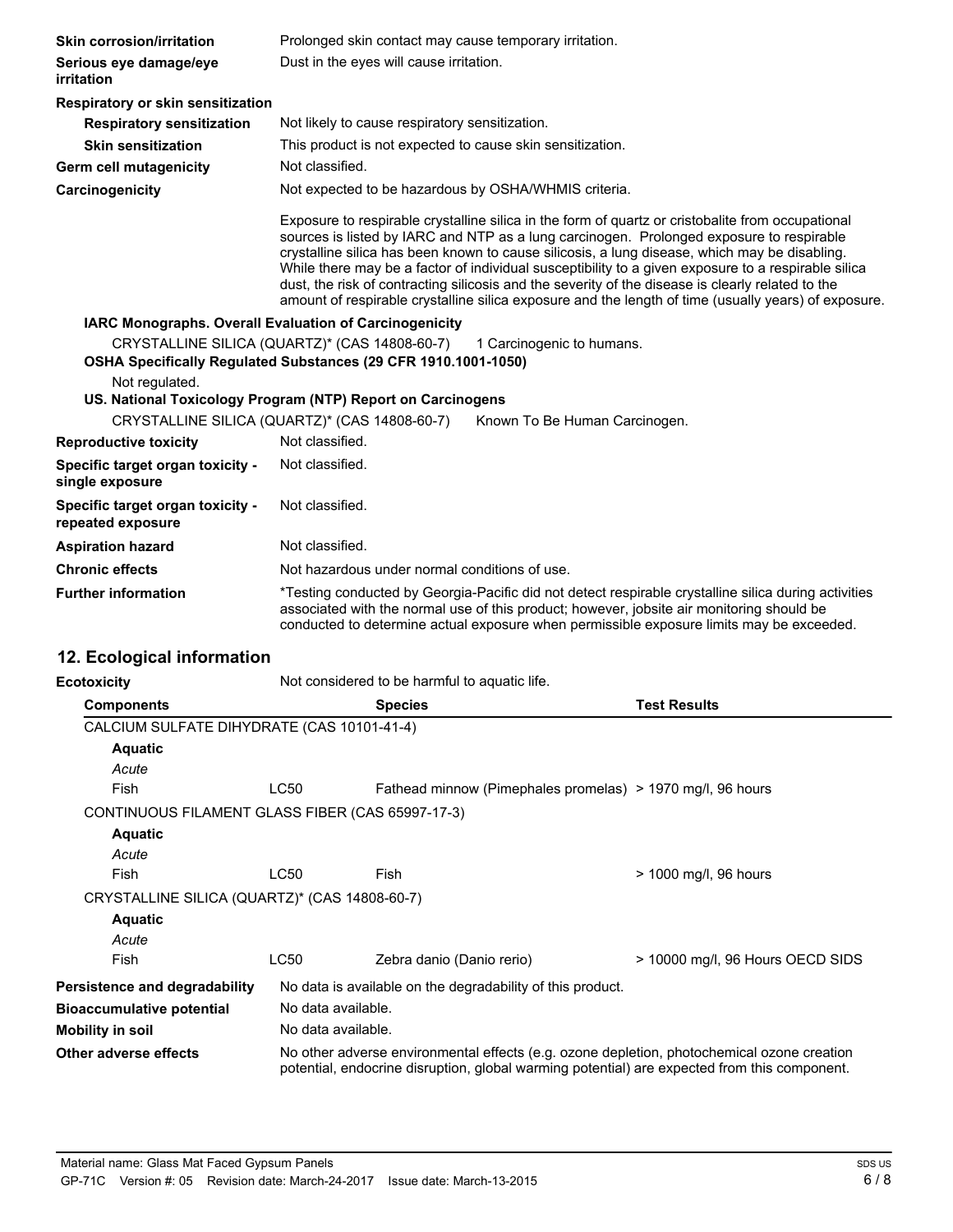## **13. Disposal considerations**

| <b>Disposal instructions</b>             | Under RCRA, it is the responsibility of the user of the product to determine, at the time of disposal,<br>whether the product meets RCRA criteria for hazardous waste. Dispose of contents/container in<br>accordance with local/regional/national/international regulations. |  |
|------------------------------------------|-------------------------------------------------------------------------------------------------------------------------------------------------------------------------------------------------------------------------------------------------------------------------------|--|
| Local disposal regulations               | Dispose in accordance with all applicable regulations.                                                                                                                                                                                                                        |  |
| Hazardous waste code                     | The waste code should be assigned in discussion between the user, the producer and the waste<br>disposal company.                                                                                                                                                             |  |
| Waste from residues / unused<br>products | Dispose of in accordance with local regulations.                                                                                                                                                                                                                              |  |
| Contaminated packaging                   | Not available.                                                                                                                                                                                                                                                                |  |

## **14. Transport information**

#### **DOT**

Not regulated as dangerous goods.

#### **IATA**

Not regulated as dangerous goods.

#### **IMDG**

Not regulated as dangerous goods.

**Transport in bulk according to** Not applicable. **Annex II of MARPOL 73/78 and the IBC Code**

## **15. Regulatory information**

## **US federal regulations**

This product is not hazardous in the form in which it is sold and shipped by the manufacturer. However, the large amount of dusts generated by downstream activities such as cutting, sanding, or otherwise working with this product is considered hazardous and is regulated under the Hazard Communication Standard 29 CFR 1910.1200.

All components are on the U.S. EPA TSCA Inventory List.

## **TSCA Section 12(b) Export Notification (40 CFR 707, Subpt. D)** Not regulated. **CERCLA Hazardous Substance List (40 CFR 302.4)** Not listed. **SARA 304 Emergency release notification** Not regulated. **OSHA Specifically Regulated Substances (29 CFR 1910.1001-1050)** Not regulated. **Superfund Amendments and Reauthorization Act of 1986 (SARA)** Immediate Hazard - Yes Delayed Hazard - No Fire Hazard - No Pressure Hazard - No Reactivity Hazard - No **Hazard categories SARA 302 Extremely hazardous substance** Not listed. **SARA 311/312 Hazardous** Yes **chemical SARA 313 (TRI reporting)** Not regulated. **Other federal regulations Clean Air Act (CAA) Section 112 Hazardous Air Pollutants (HAPs) List** Not regulated.

**Clean Air Act (CAA) Section 112(r) Accidental Release Prevention (40 CFR 68.130)**

Not regulated.

#### **Safe Drinking Water Act** Not regulated. **(SDWA)**